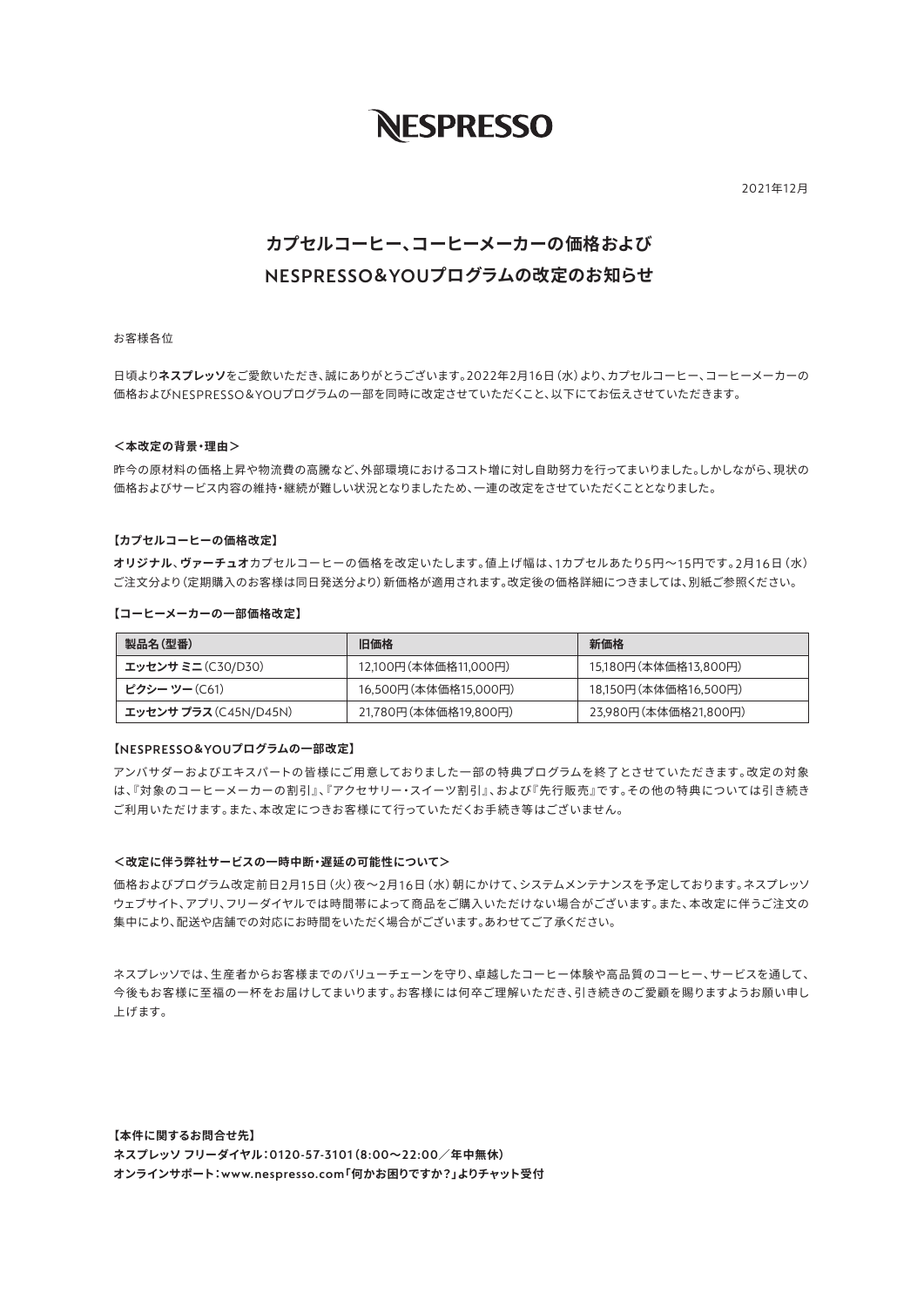| オリジナル                                |                |              |                       |              |                       |
|--------------------------------------|----------------|--------------|-----------------------|--------------|-----------------------|
|                                      |                | 本体価格 (1本あたり) |                       | 税込価格 (1本あたり) |                       |
| シリーズ/カプセルコーヒー名称                      | 1本あたり<br>カプセル数 | 現在           | 新価格<br>2022/2/16 (水)~ | 現在           | 新価格<br>2022/2/16 (水)~ |
| イスピラツィオーネ・イタリアーナ                     |                |              |                       |              |                       |
| イスピラツィオーネ・ナポリ                        | 10             | 750円         | 850円                  | 810円         | 918円                  |
| イスピラツィオーネ・パレルモ・カザール                  | 10             | 750円         | 850円                  | 810円         | 918円                  |
| イスピラツィオーネ・リストレット・イタリアーノ              | 10             | 750円         | 850円                  | 810円         | 918円                  |
| イスピラツィオーネ・フィレンツェ・アルペジオ               | 10             | 750円         | 850円                  | 810円         | 918円                  |
| イスピラツィオーネ・ローマ                        | 10             | 750円         | 850円                  | 810円         | 918円                  |
| イスピラツィオーネ・ヴェネツィア                     | 10             | 750円         | 850円                  | 810円         | 918円                  |
| イスピラツィオーネ・ジェノヴァ・リヴァント                | 10             | 750円         | 850円                  | 810円         | 918円                  |
| イスピラツィオーネ・リストレット・イタリアーノ・デカフェ         | 10             | 800円         | 900円                  | 864円         | 972円                  |
| イスピラツィオーネ・フィレンツェ・アルペジオ・デカフェ          | 10             | 800円         | 900円                  | 864円         | 972円                  |
| エスプレッソ                               |                |              |                       |              |                       |
| カプリチオ                                | 10             | 750円         | 850円                  | 810円         | 918円                  |
| ヴォリュート                               | 10             | 750円         | 850円                  | 810円         | 918円                  |
| コズイー                                 | 10             | 750円         | 850円                  | 810円         | 918円                  |
| ヴォリュート・デカフェ                          | 10             | 800円         | 900円                  | 864円         | 972円                  |
| ワールド・エクスプロレーションズ                     |                |              |                       |              |                       |
| ワールド・エクスプロレーションズ・ケープタウン・エンヴィヴォ・ルンゴ   | 10             | 800円         | 900円                  | 864円         | 972円                  |
| ワールド・エクスプロレーションズ・ストックホルム・フォルティシオ・ルンゴ | 10             | 800円         | 900円                  | 864円         | 972円                  |
| ワールド・エクスプロレーションズ・ヴィエナ・リニツィオ・ルンゴ      | 10             | 800円         | 900円                  | 864円         | 972円                  |
| ワールド・エクスプロレーションズ・トウキョウ・ヴィヴァルト・ルンゴ    | 10             | 800円         | 900円                  | 864円         | 972円                  |
| ワールド・エクスプロレーションズ・シャンハイ・ルンゴ           | 10             | 800円         | 900円                  | 864円         | 972円                  |
| ワールド・エクスプロレーションズ・ブエノスアイレス・ルンゴ        | 10             | 800円         | 900円                  | 864円         | 972円                  |
| バリスタ・クリエーションズ                        |                |              |                       |              |                       |
| キアロ                                  | 10             | 800円         | 950円                  | 864円         | 1,026円                |
| スクーロ                                 | 10             | 800円         | 950円                  | 864円         | 1,026円                |
| コルト                                  | 10             | 800円         | 950円                  | 864円         | 1,026円                |
| バニラ・エクレア                             | 10             | 850円         | 950円                  | 918円         | 1,026円                |
| キャラメル・クレームブリュレ                       | 10             | 850円         | 950円                  | 918円         | 1,026円                |
| ココア・トリュフ                             | 10             | 850円         | 950円                  | 918円         | 1,026円                |
| マスターオリジンズ                            |                |              |                       |              |                       |
| インド                                  | 10             | 900円         | 1,000円                | 972円         | 1,080円                |
| インドネシア                               | 10             | 900円         | 1,000円                | 972円         | 1,080円                |
| コロンビア                                | 10             | 900円         | 1,000円                | 972円         | 1,080円                |
| ニカラグア                                | 10             | 900円         | 1,000円                | 972円         | 1,080円                |
| エチオピア                                | 10             | 900円         | 1,000円                | 972円         | 1,080円                |